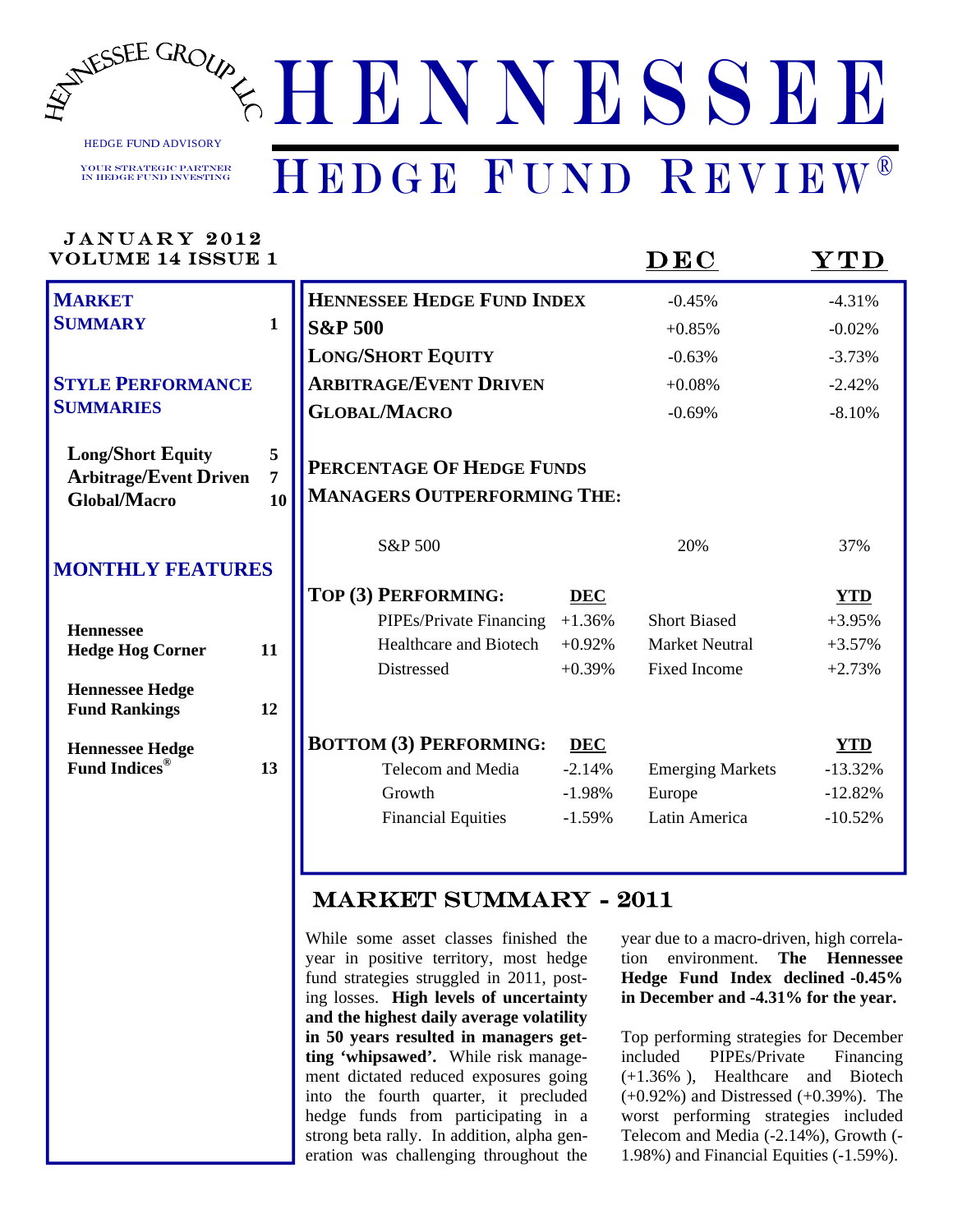HEDGE FUND REVIEW<sup>®</sup>

**Top performing strategies for the year included Short Biased (+3.95%), Market Neutral (+3.57%) and Fixed Income (+2.73%).** The worst performing strategies included Emerging Markets (-13.32% ), Europe (-12.82%) and Latin America (-10.52%).

**The S&P 500 advanced +0.85% during the month (-0.02% YTD),** while the NASDAQ fell –0.58% (- 1.81% YTD). The Dow Jones Industrial Average advanced  $+1.43\%$  ( $+5.52\%$  YTD). Small cap stocks increased, as the Russell 2000 advanced +0.47% during the month, but fell -5.45% for the year.

International stocks were negative as the MSCI EAFE Index fell –1.03% in December (-9.90% YTD).



Emerging markets faced even greater losses as the MSCI Emerging Markets Index fell –1.29% in December (-20.41% YTD).

Bonds were positive as the Barclays Aggregate Bond Index was up +1.10% (+7.86% YTD). **The S&P/BG Cantor 7-10 Year Treasury Bond Index increased +1.84% (+15.60%) during the month, as the 10 year Treasury yield declined 19 basis points to 1.89%.** The Barclays High Yield Credit Bond Index also advanced, up  $+2.66\%$  in December( $+4.98\%$ ) YTD).

The S&P Goldman Sachs Commodity Index declined -2.11% in December, pushing the index back into negative territory for the 2012 year (-1.18% YTD). From a currency perspective, the **U.S. Dollar Index increased +2.31% in December (+1.46% YTD).** 

### *Economic Overview*

**In 2011, global markets were largely driven by macro events, including unrest in the Middle East, the earthquake, tsunami and nuclear disaster in Japan, and the sovereign debt crisis in Europe.** The European debt crisis was the main focus of investors for most the year, as investors feared contagion would threaten the larger economies. The result was in wild swings between "risk on" and "risk off" investing.

**In the U.S., a congressional stalemate over the debt ceiling in August sparked concerns about the governments inability to act, negatively affected the country's credit worthiness and prompted a downgrade.** Later in the year, the super committee failed to prevent \$1.2 trillion in budget cuts scheduled to start in 2013. Many are concerned about the effect of politics in 2012 and the impact of the election process.

**Despite the disorder caused by the global financial system's need to deleverage, the U.S. economy ended the year looking stronger. Most feel that there is increased potential for continued recovery in 2012.** After a slow start, +0.4% during the first quarter, the economy gradually began to improve. Though third quarter's  $+1.8\%$  annualized gross domestic product was lower than 2010's +2.5%, it kept hope alive for continued economic expansion and recovery in 2012.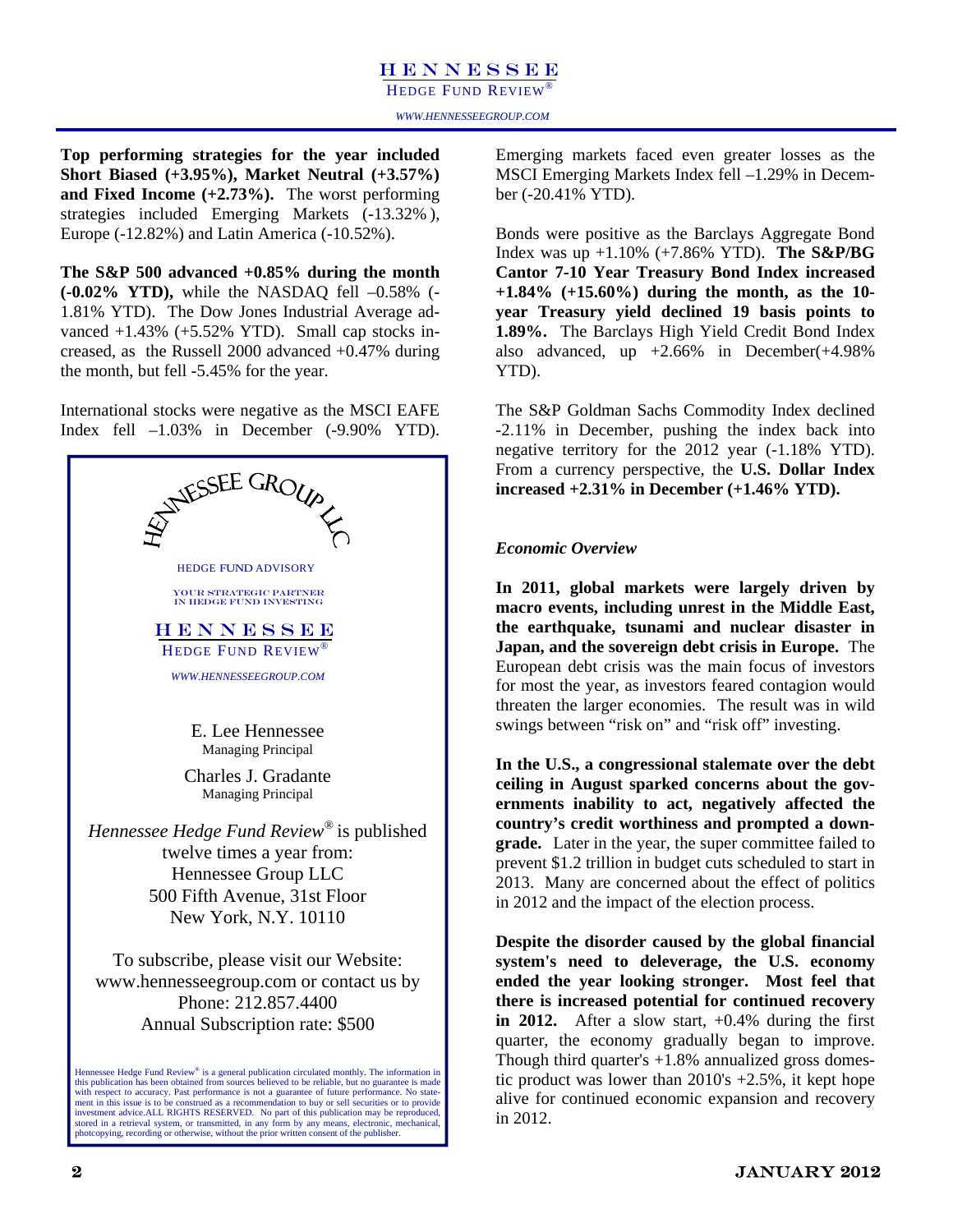HEDGE FUND REVIEW

**The manufacturing and services sectors both avoided contraction, and by the third quarter, corporate after-tax profits were up more than +11% from a year earlier.** Recent economic data in the U.S. has been stronger than expected and the uncertainty around the payroll tax cut was temporarily removed. **This has led economists to revise their GDP growth forecast for 2012 upwards.**



**Unemployment started the year at 9.4% in December 2010, and it remained stuck within a point or two of 9% until November, when the biggest monthly decline in more than 13 years cut it to 8.6%, a level last seen in March 2009.** Cuts in state, local, and federal government employment partly offset gains in private-sector jobs.



During the first quarter, high inflation at the wholesale level did not flow through to consumers as retail spending remained tentative for much of the year. Retail spending data got a boost during the weekend after Thanksgiving.

**By November, consumer inflation was running at an annualized 3.4%, but wholesale prices were up 5.7% year over year.** While most feel that inflation has peaked, there is concern about the potential for inflation due to the printing of money over the longer term as well as deflation due to global economic slowdown.



**Housing stats and home sales showed signs of life by year's end.** Housing starts were up 24% from last November, and new home sales were almost 10% higher. Though home prices seemed to stabilize a bit, by October they were back to mid-2003 levels and 3.4% lower than a year earlier.

**Looking forward, managers are somewhat bullish as economic data continues to better than expected.**  However, they have caution as the extension of additional fiscal stimulus is uncertain as significant differences exist between the executive and legislative branches of the U.S. government. **The environment to pass critical legislation in the U.S. will be challenging due to this year's presidential election. This may be one of the greatest risks to the market for 2012.** There are also longer term concerns about term fiscal consolidation.

### $JANUARY 2012$  3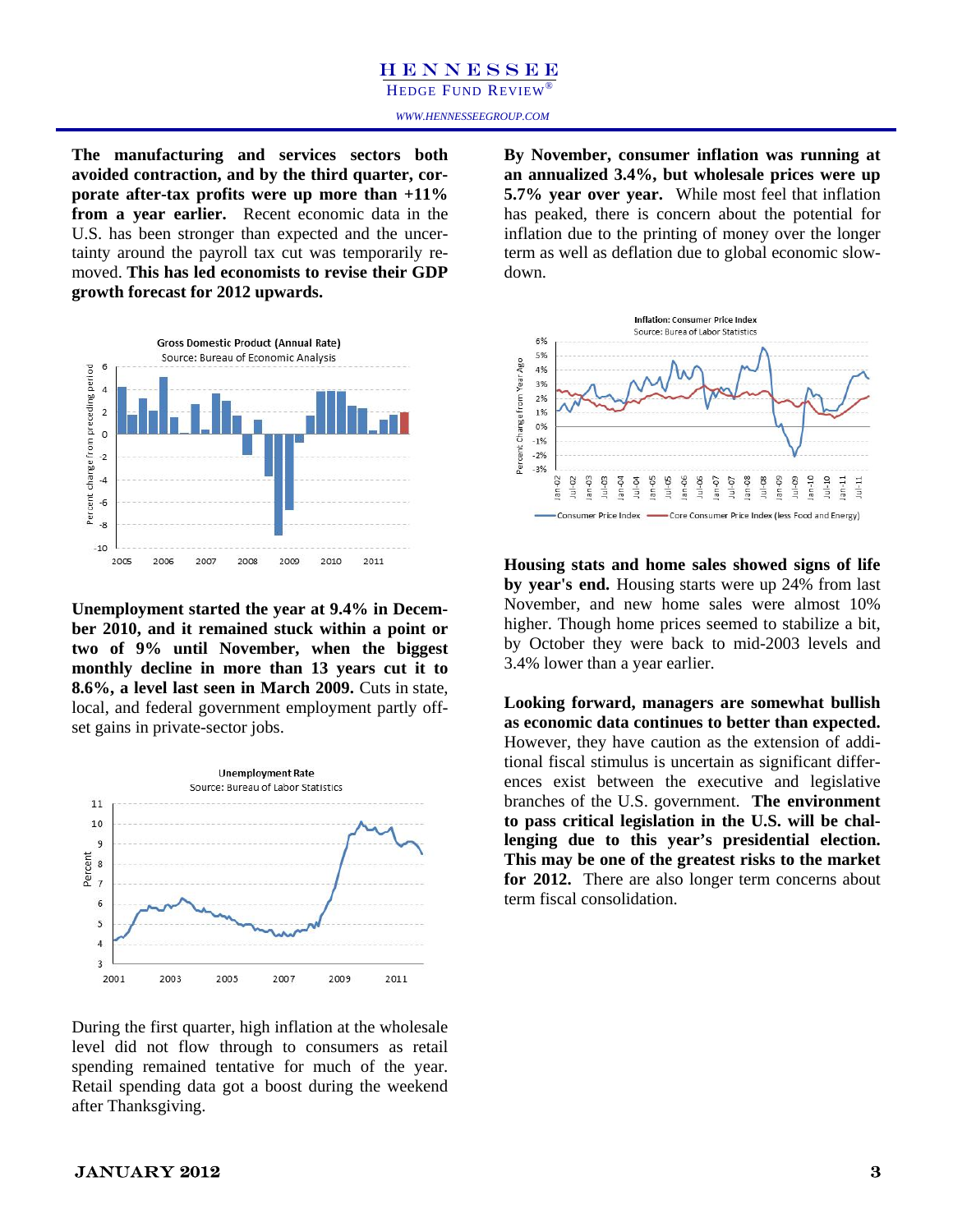HEDGE FUND REVIEW®

*WWW.HENNESSEEGROUP.COM* 



The Hennessee Hedge Fund Indices® are calculated from performance data supplied by a diversified group of hedge funds monitored by the Hennessee Hedge Fund Advisory Group. The Hennessee Hedge Fund Index is an equally- weighted average of the funds in the Hennessee Hedge Fund Indices®. The funds in the Hennessee Hedge Fund Index is net of fees and unaudited. The hedge fund performance data has been obtained from sources believed to be reliable, but no guarantee is made with respect to accuracy. Past performance is no guarantee of future returns. This material is for general information only and is not an offer or

### You Wouldn't Use a Stock Index to Benchmark Your Bond Portfolio

### So Why Use One to Benchmark Your Hedge Funds?

### Hennessee Hedge Fund Indices®

Hennessee Group recognized the need for the creation of specific 'benchmarks' to measure a hedge fund manager's success. From this original concept, the blueprints of the Hennessee Hedge Fund Indices<sup>®</sup> evolved into what we know today.

The Hennessee Hedge Fund Indices® have been used as a hedge fund benchmark since 1987. Created real-time, the Hennessee Hedge Fund Indices® are an equally weighted average of a diversified group of hedge funds consisting of 23 different investment styles.

For more information on the Hennessee Hedge Fund Indices® , please visit us at www.hennesseegroup.com or lookup us up on Bloomberg under the symbol "HHFD".

solicitation to buy or sell any security including any interest in a hedge fund. ALL RIGHTS RESERVED.



**Your Strategic Partner In** *Hedge Fund Investing*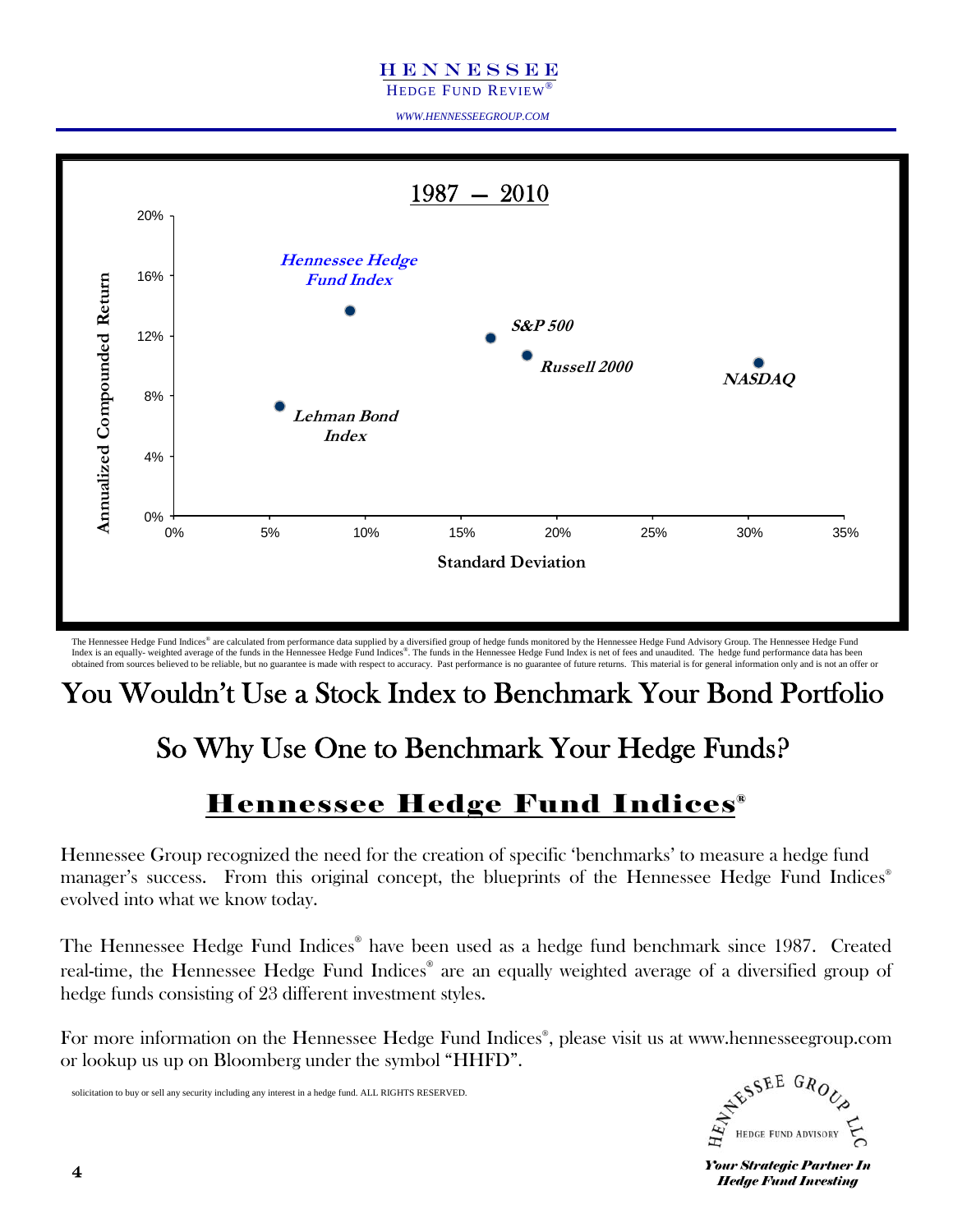### *Long/Short Equity*

(DEC: -0.63% / YTD: -3.73%)

**The Hennessee Long/Short Equity Index dropped -0.63% in December and was down –3.73% for the full year.** 2011 was a challenging year for long/short hedge funds, with the average fund underperforming long only benchmarks. Managers struggled to generate alpha in an environment where macro issues overshadowed strong corporate earnings and an improving economy.

**December was another month where asset prices were affected more by headline news than by fundamentals.** During the last two weeks of the December, high correlations started to break down as risk assets rallied, but managers failed to capitalize as levels of gross leverage remained low. As a result, hedge fund managers posted negative performance while most traditional equity benchmarks were positive.



**For the year, the S&P 500 Index was volatile but ended the year virtually unchanged.** While the S&P closed the year down –0.02%, large caps performed well as the Dow was up  $+5.52\%$ . Small caps underperformed as the Russell 2000 declined -5.45%.

There were two distinct market environments in 2011. During the first half of the year, volatility was low and managers were able to generate alpha and post positive performance. During the second half, high correlation, poor liquidity and high volatility created a challenging backdrop for investing. **The escalation of European sovereign credit crisis in August caught investors by surprise, triggering a series of "risk on" to "risk off" reversals.** The drop in equity li-

**For most hedge fund managers, the majority of losses were experienced in August and September.**  After the tumultuous third quarter, the equity markets rapidly rebounded in early October on stronger U.S. economic data and the notion that Eurozone leaders could devise a plan to stabilize their debt crisis. Managers lagged in October due to lower exposures and conservative positioning. Notwithstanding continued high volatility, the markets sustained the early October gains into year end.



**There were several reasons for why long/short equity funds underperformed in 2011, including: (1) reduced exposures, (2) underweight top performing sectors, (3) lack of dispersion, and (4) underperformance of longs.** 

Fundamental managers with long biases were among the most affected by the high correlation, headlinedriven environment of the second half of 2011. **Managers suffered steep losses, most heavily on economically sensitive long positions in August and September.** Risk management dictated that reduce exposures in order to protect capital. Hedge fund managers were reluctant to deploy capital due to large drawdown risks. **Managers were caught off guard by the double digit rally in equity markets and failed to fully participate due to low exposures. According to J.P. Morgan, net leverage and net exposure have reached 2-year lows.** 

For the year, top performing hedge funds were concentrated in better performing sectors, such as utilities, consumer staples and healthcare. Although the S&P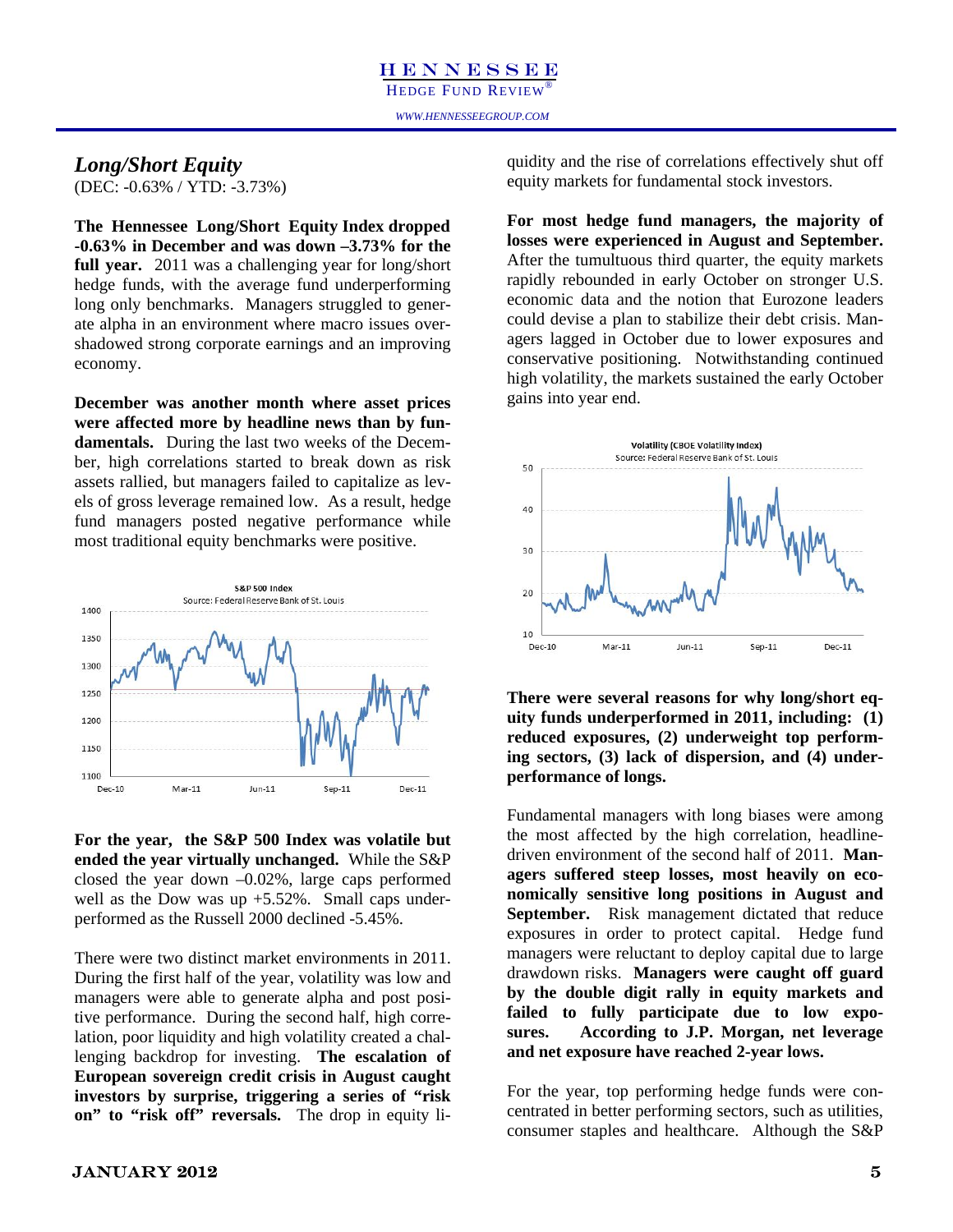HEDGE FUND REVIEW®

500 was flat, **sectors showed a wide variance, with utilities performing the best, up +14.83%, followed by consumer staples (+10.53%) and healthcare (+10.18%).** Financials and materials were the worst performing sectors, down -18.41% and -11.64%, respectively.



Within each sector, lower than average stock dispersion within each S&P 500 sectors made stock picking challenging for hedge funds manages. **Several sectors, such as consumer discretionary, staples, industrials, materials and utilities, dispersions were close to the lowest levels of the last 20 years.** With lower stock dispersions, there are fewer opportunities to realize alpha.

**Many managers experienced frustration with long positions, stating that underperformance of the long portfolios was the key driver of underperformance for the year.** Managers cite many examples of companies that delivered and exceeded expectations but still declined more than the broad indices. J.P. Morgan constructed a hypothetical value strategy that was long the cheapest companies and short the most expensive companies based on a valuation variable. **This strategy would have been down 14.71% for the year.** The strategy experienced the majority of its losses in the second half of the year, a period high asset correlations and macro economic uncertainty. The long side that would have yielded positive returns until July, but produced large losses in the second half to end the year down almost -13%. The short side of the trading strategy was fairly stable, delivering a loss of 3.5%. **For hedge funds, while long portfolios failed to meet expectations, shorting was very profitable for managers, though most report that they should have had more invested on the short side.** 

Looking forward, managers state that equities look cheap relative to expected earnings and interest rates, but they remain concerned about slowing global economic growth and European sovereign debt issues, which should keep multiples low. **If the European sovereign debt crisis can be contained, and there is some improvement in the housing and employment, it would be very bullish for equities in 2012.**  Volatility should decline relative to second half of 2011. Despite lingering macroeconomic, political and geopolitical risks, cyclical forces will likely reduce unsustainable levels of correlation.



**Political risk and uncertainty related to the European monetary and fiscal policies related are likely to remain the main drivers of market volatility.**  The capacity of the financial system to take risk has been diminished by deleveraging and by regulatory changes that have eliminated proprietary desks. The diminished risk-taking capacity has resulted and is likely to affect correlation and volatility.

**Some have questioned whether there is a real structural decline in hedge funds' ability to generate alpha.** Critics point to Reg FD disclosure requirements, the creation of exchange-traded funds, highfrequency trading computers and other technical changes, which have altered the landscape. **However, most feel that 2011 was an anomaly with unique circumstances of 2011, such as the first U.S. ratings downgrade in 100 years and unraveling of the European Monetary Union.** There were several factors that made 2011 a very difficult year for the hedge fund industry. These factors are likely to dissipate as earnings and fundamentals return to importance. **Managers are optimistic on the opportunity set and 2012 is an important year for the industry to regain momentum.**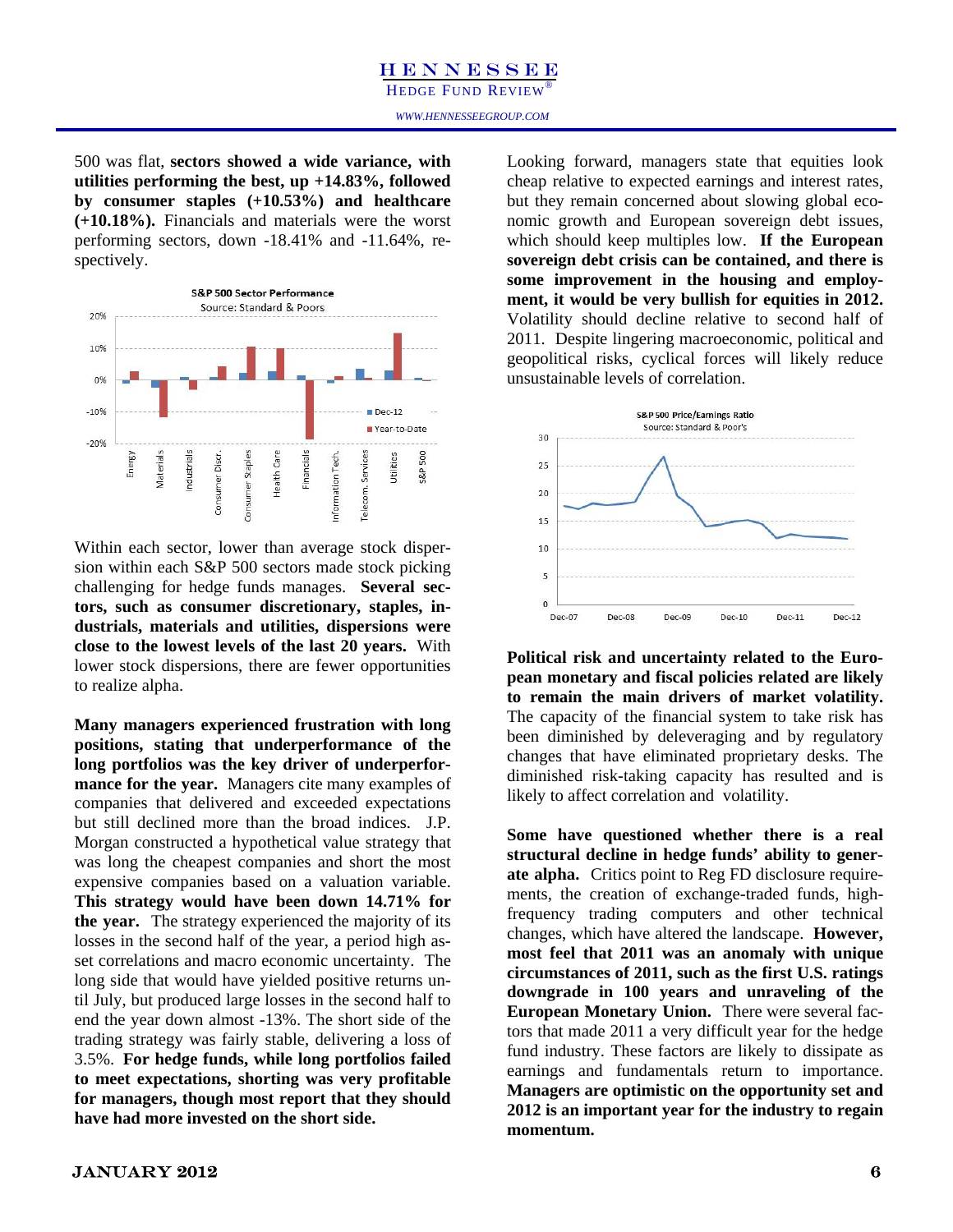HEDGE FUND REVIEW® HEDGE FUND REVIEW®

### *Arbitrage/Event Driven*

(DEC: -0.08% / YTD: -2.17%)

**The Hennessee Arbitrage/Event Driven Index fell slightly in December, declining -0.08%.** For the year, the index was down -2.17%, making it the best performing hedge fund sub-strategy. While managers were able to generate some gains in credit, event driven and distressed portfolios experienced losses as riskier assets underperformed.

### *Fixed Income*

Fixed income performed well in 2011. In December, the Barclays Aggregate Bond Index gained +1.10%, leaving the index up +7.86% for the year. **Treasuries were one of the best performing assets for 2011, as the S&P/BG Cantor 7-10 Year Treasury Bond Index advanced +1.84% in December (+15.60%).** Yields on the 10 Year Treasury declined 147 basis points during the year from 3.36% to 1.89%. Managers positioned for tightening generated significant profits in 2011, and some feel that there may be additional tightening in the short term. Some managers were initially bearish on Treasuries, which resulted in losses.



**Many managers feel that U.S. Treasuries and high investment grade are currently expensive, while most other debt is currently cheap.** Interest rates for fixed income are at historic lows both nominally and compared to inflation expectations. The Five-Year U.S. Treasury yield is below 1%, while five-year inflation expectations are 1.8%. The actual last 12 months increase in the Consumer Price Index as reported by the government was 3.4%. **While managers are reluctant to short Treasuries in the short term, many feel that once rates begin to move up, they may move rapidly. Short treasuries will likely generate gains, but timing will be critical.**

**High yield was also positive as the Barclays High Yield Credit Bond Index advanced +2.66% (+4.98% YTD).** High yield credit spreads tightened from 779 basis points to 723 basis points in December. Spreads over treasuries are higher than the historical average. Managers report that supply demand dynamics for credit remain strong, and they are finding attractive investment opportunities in high yield and leveraged loans.



As 2012 begins, managers remain cautious but see opportunity to generate returns as markets have stabilized. Current yields will deliver part of returns with the balance coming from a combination of high yield spread tightening, the new issue market, special situations and active trading. The outlook remains positive. **Corporate balance sheets are in good shape with abundant liquidity, default rates remain low, the U.S. economy appears to be stabilizing, and the Federal Reserve remains accommodative.** 

### *Distressed*

**The Hennessee Distressed Index advanced +0.81% in December (-2.36% YTD).** 2011 was a challenging year for distressed investing. Many managers were biased towards post reorganization equities, which remained unloved by the market.

**In addition, the European sovereign debt crisis shook confidence, delayed catalysts and pressured valuations.** That said, managers feel conditions are improving and positions should realize value.

Even though there is a lot of macro uncertainty, fundamentals and corporate balance sheets remain strong while default rates are forecast to stay between 2-3% for the foreseeable future. **In addition, managers are looking towards a wave of loan refinancing in 2013/14 as a significant source of opportunity.**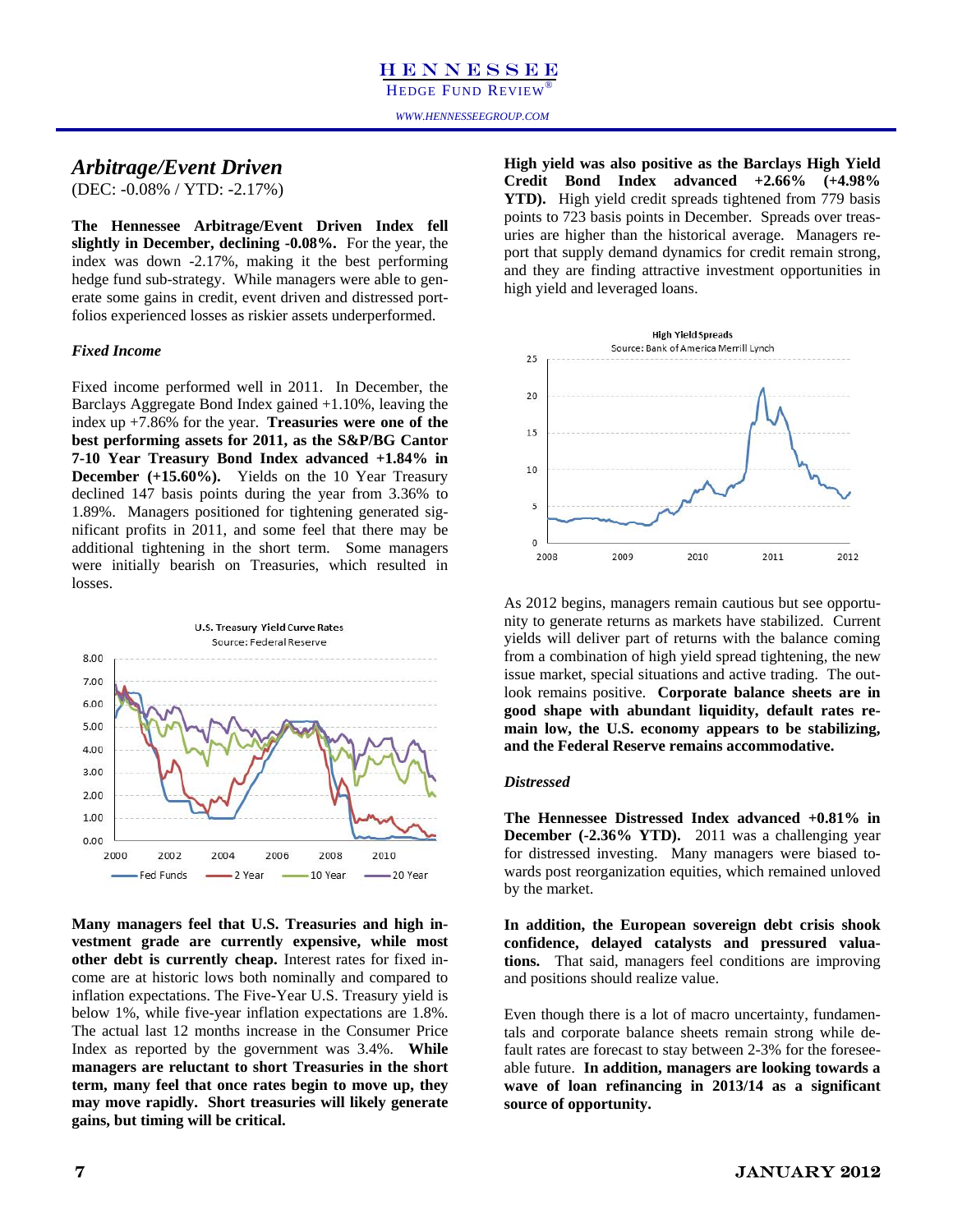HEDGE FUND REVIEW

*WWW.HENNESSEEGROUP.COM* 

### **HENNESSEE HEDGE FUND REVIEW** ®

### **SUBSCRIPTION FORM**

The Hennessee Group LLC is pleased to offer you a **12-month subscription** to the **Hennessee Hedge Fund Review**®**.** The Hennessee Hedge Fund Review® provides comprehensive performance information, statistics, and market analysis; all of which is value added to hedge fund managers and investors alike. The Hennessee Hedge Fund Review® includes the **Hennessee Hedge Fund Indices**®, one of the oldest and most widely sourced indices in the industry. The following are also included:

- An overview of the U.S. and major international markets.
- A discussion of each of the 23 hedge fund money management styles including trading themes, market trends impacting each style, and positions that have impacted their peer group.
- Monthly **Hennessee Hedge Fund Indices**® for each of the 23 Styles (including long/short equity, eventdriven/arbitrage, global/macro, and others).
- Our **Hennessee Hedge Hog Corner** featuring manager commentary on investment themes, and the U.S. and international markets, including political and economic views.

### **Please complete the following information and return it with your payment to the address listed below.**

### **YES, I WANT TO SUBSCRIBE TO THE HENNESSEE HEDGE FUND REVIEW®**

### **NO, I DO NOT WANT TO SUBSCRIBE TO THE HENNESSEE HEDGE FUND REVIEW® I** was unsatisfied with the:  $\Box$  Content  $\Box$  Price  $\Box$  Timeliness  $\Box$  Other

Please **COMPLETE** your mailing and email address:

|                 |               | Name:                                                                                                     |                                              |
|-----------------|---------------|-----------------------------------------------------------------------------------------------------------|----------------------------------------------|
|                 |               |                                                                                                           |                                              |
|                 |               |                                                                                                           | State: <u>Zip:</u> Zip:                      |
|                 |               |                                                                                                           |                                              |
|                 |               | Are you a:     Hedge Fund       Family Office<br>Bank                                                     | Insurance Company<br>Endowment/Foundation    |
|                 | Fund-of-Funds | Individual<br><b>Brokerage</b>                                                                            | Pension Fund<br><b>Investment Consultant</b> |
|                 |               | <b>SUBSCRIPTION INVOICE</b>                                                                               |                                              |
| <b>QUANTITY</b> | <b>PRICE</b>  | <b>DESCRIPTION</b>                                                                                        | <b>TOTAL</b>                                 |
|                 | \$500 USD     | EMAIL SUBSCRIPTION (U.S. AND INTERNATIONAL)                                                               | \$                                           |
|                 |               | PLEASE MAKE CHECKS PAYABLE TO HENNESSEE GROUP LLC.                                                        |                                              |
|                 |               | PLEASE MAKE A COPY OF THIS FORM AND RETAIN IT AS YOUR RECORD.<br><b>MAIL A COPY WITH YOUR PAYMENT TO:</b> |                                              |
|                 |               | <b>Hennessee Group LLC</b>                                                                                |                                              |
|                 |               | 500 Fifth Avenue, Suite 3130                                                                              |                                              |
|                 |               | <b>New York, NY 10110</b><br>Tel: 212-857-4400                                                            |                                              |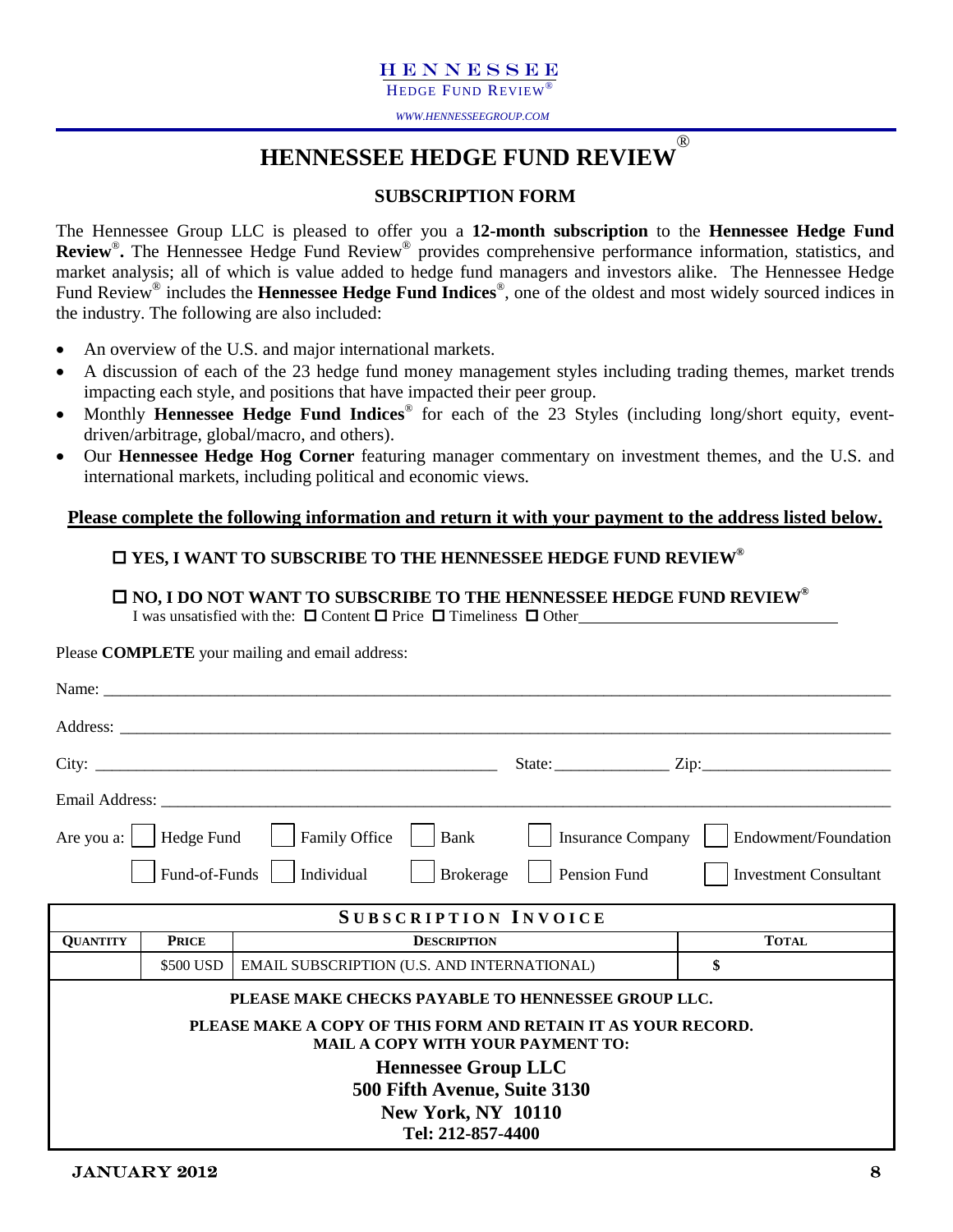### *Merger Arbitrage*

**Merger arbitrage funds ended the year with a modest loss, as the Hennessee Merger Arbitrage Index decreased -0.08% (+0.18% YTD).** December was somewhat uneventful for most funds. Some deal spreads widened, resulting in losses, while other deal spreads tightened. Several managers put money to work in December, as there were ten mergers announced during the month, with six of having greater than \$1 billion in transaction value.

While there was attractive deal flow during 2011, **high volatility and low interest rates detracted from performance, leaving funds roughly flat.** Merger activity was robust until the Europe's sovereign-debt crisis shattered the confidence of company executives to do deals despite cash rich balance sheets and low interest rates.



**The total dollar value of corporate mergers and acquisitions in 2011 reached \$2.81 trillion, a 3% increase from 2010, according to Dealogic.** Despite the loss of steam around the world, the mergers-and-acquisitions market in the U.S. was strong in 2011. The combined dollar value of 2011 takeovers of U.S. companies rose 15% from 2010. The total dollar value, \$1.03 trillion, was the largest takeover total since 2008. The largest deals for the year included Kinder Morgan-El Paso, Express Scripts-Medco, Duke Energy-Progress Energy, Nippon Steel-Sumitomo Metal Industries, and Johnson & Johnson-Synthes.

**Managers are optimistic that high cash levels and low multiples will drive merger and acquisition opportunities in 2012, especially if the Euro crisis subsides.** While the markets are likely to remain volatile, companies will pursue opportunity to grow, especially in a low economic growth environment. Many companies have delayed additional merger activity, leading to pent up demand. With corporate confidence on the upswing again, companies will look to better deploy capital and acquire growth in 2012.

### *Convertible Arbitrage*

**The Hennessee Convertible Arbitrage Index was up +0.25% in December (-1.02% YTD).** It was a challenging environment as the U.S. convertible bond market underperformed the equity market in 2011. When markets rallied in the fourth quarter, convertible issues struggled going into year-end and some moved lower as a result of European contagion concerns and a shift into more defensive investment grade bonds. **The Barclays US convertible bond composite index returned -5.3% compared to the S&P 500 return of +0.02% and the return for the 7-10 year Barclays US Treasury index of +15.6%.** 



Issuance in the U.S. convertible bond market was disappointing in 2011, totaling just \$24 billion. **Persistently low interest rates and cheap capital from the high yield and bank loan markets have shifted corporate funding decisions away from the hybrid convertible market.** Most feel that the convertible market will not expand in any meaningful way until interest rates move higher. That said, there is substantial refinancing that will take place in the U.S. convert market in the coming two years, which should lead to issuance in 2012 being relatively stable.

The convertible arbitrage market has become smaller over the past two years, and is dominated by a small number of outright owners who invest for yield and/or to track an index. The composition of the market continues to shift towards directional and cross-over investors. **Some dealers estimate that about 50% of US convertible bonds are held by these non-arbitrage investors.** 

Convertibles underperformed in 2011 and are now materially cheap. The Barclays index showed that the convertible market was 50 basis points rich in January 2011. The market peaked in April at 1.5% rich, but fell to 1.5% cheap at year end. **Managers are optimistic that the next 12-18 months will be good for generating gains. Leverage remains low, and managers are maintaining dry powder in order to take advantage of opportunities.**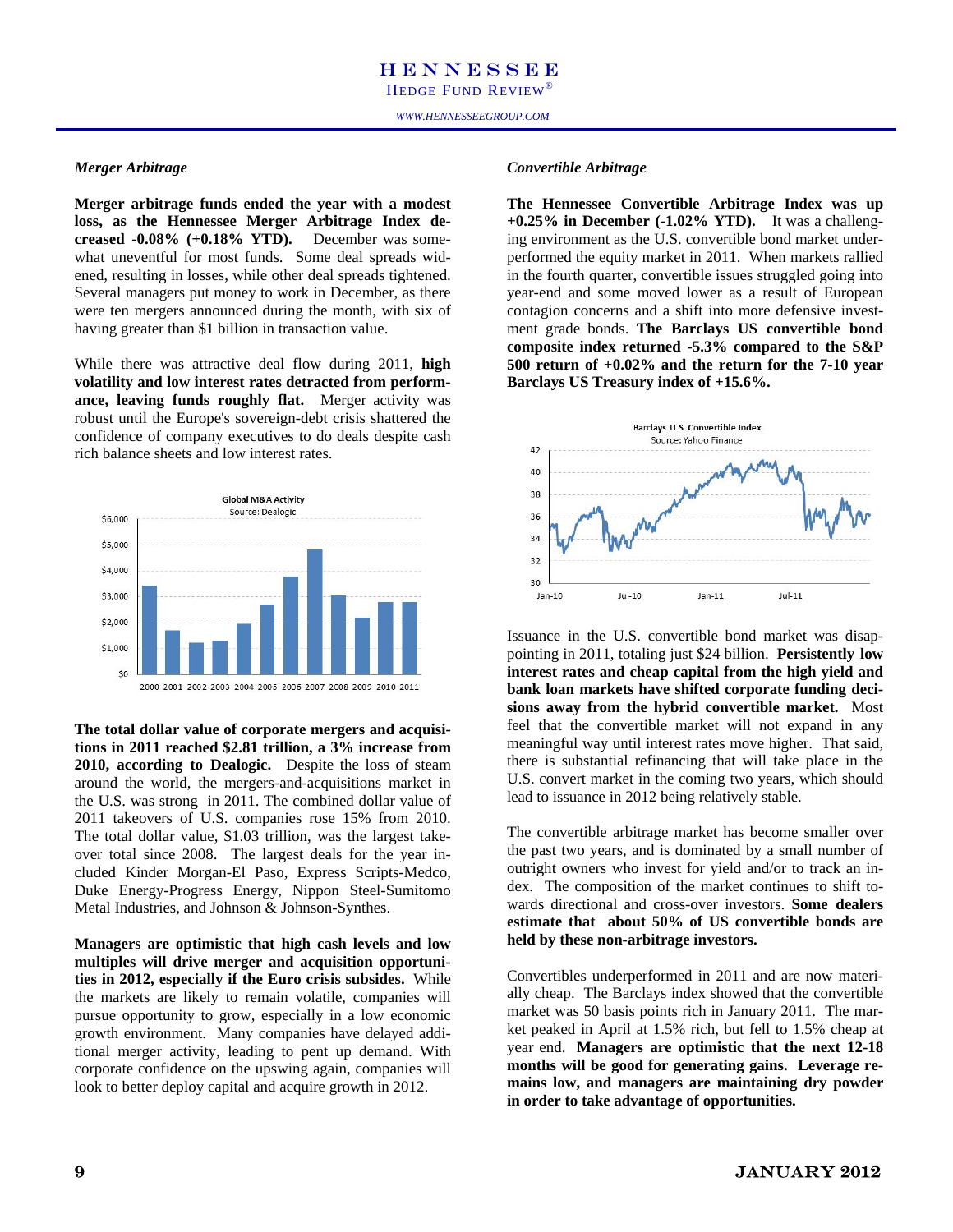### *Global/Macro*

(DEC: -0.64% / YTD: -8.04%)

**The Hennessee Global/Macro Index declined -0.64% in December (-8.04% YTD),** driven by losses in international and emerging markets.

### *Global*

**Global markets were plagued with uncertainty and high volatility in 2011.** Throughout the year, international markets were battered by macro headwinds and unexpected developments, such as the Japanese Tsunami, Middle East rebellion, European sovereign debt crisis and U.S. debt downgrade. However, a seemingly coordinated move to cut rates from multiple central banks and China's lowering of bank reserve requirements led markets to rally strongly into the end of the year, erasing much of the previous period's losses.

International markets underperformed domestic markets for the month and year, as the MSCI EAFE was down -1.03% for December and down -14.82% for the year. Several key markets were down more than the benchmark, including Hong Kong (-20%), China (-25%), India (-25%), Japan (-17%), Brazil (-18%), Germany (-15%), and Italy (-25%). **International hedge fund managers outperformed, but were still down as the Hennessee International Index fell -0.76% in December and -6.39% year to date.** 

**The European sovereign debt crisis intensified dramatically in 2011 and was a key driver asset prices.** The crisis spread outside of Greece, infecting Italy and seriously threatening the core Eurozone countries. The crisis eventually spread to the real economy, pushing the region into recession.



Looking ahead into 2012, there are two key factors that will drive the outlook for the region. First, the depth and duration of the recession will have a profound impact on the global economy. **European data continues to disappoint with European manufacturing indicators and consumer confidence coming out weaker than expected.** 

Second, governments and banks will face serious funding pressures. **The ECB is already responding to the deteriorating macroeconomic outlook by lowering its main policy interest rate, and it has taken aggressive and pre-emptive action to ease the funding constraints faced by banks.** In December the ECB announced the three year long-term repo facility, which is aimed to provide the banks with cheaper access to USD. That said, while the liquidity injection from the ECB relieved an immediate funding stress in the European banking system, there are outstanding issues that governments must address.

Supply concerns will continue dominate the European government bond markets with a heavy issuance calendar for France, Germany and Italy in the first quarter 2012, as well as the EFSF bonds to refinance the Irish and Portuguese debt. Relatively low bid/cover ratios in bond auctions in the first week of the year and poor performance of bank stocks are reminders that raising bank capital could be challenging in this environment. The deadline to restructure Greek debt is looming as Greece currently does not have enough liquidity to refinance March maturities. **Managers are closely monitoring the situation which is likely to drive continued volatility and frustration for investors..**

### *Emerging Markets*

Many managers were positioned for a decoupling of emerging markets from developed markets and upside from continued strong growth. **However, throughout the year, investors grew concerned about slowing growth and recession in the emerging markets, and markets plunged.** The MSCI Emerging Markets Index lost -1.29% for the month, leaving it down -20.41% for the year. **The Hennessee Emerging Markets Index was down -0.55% in December and down -12.85% for the year as hedge funds benefited from reduced exposures and hedges.** 

**2012 looks to be challenging for emerging markets.** Markets expect a relatively benign path for emerging market inflation in the beginning of 2012 due to favorable base effects and weaker growth. However, some managers state that in addition to the challenges created by slowing growth in Europe, emerging markets will likely face higher food costs next year. **This will make setting monetary policy difficult.**  If this is the case, the inflation relief that most were expecting may not come after all.

**Despite Chinese trade and monetary data pointing to a smaller risk of a hard landing, uncertainties in Europe continue to weigh heavily on Asian assets.** In late Decem-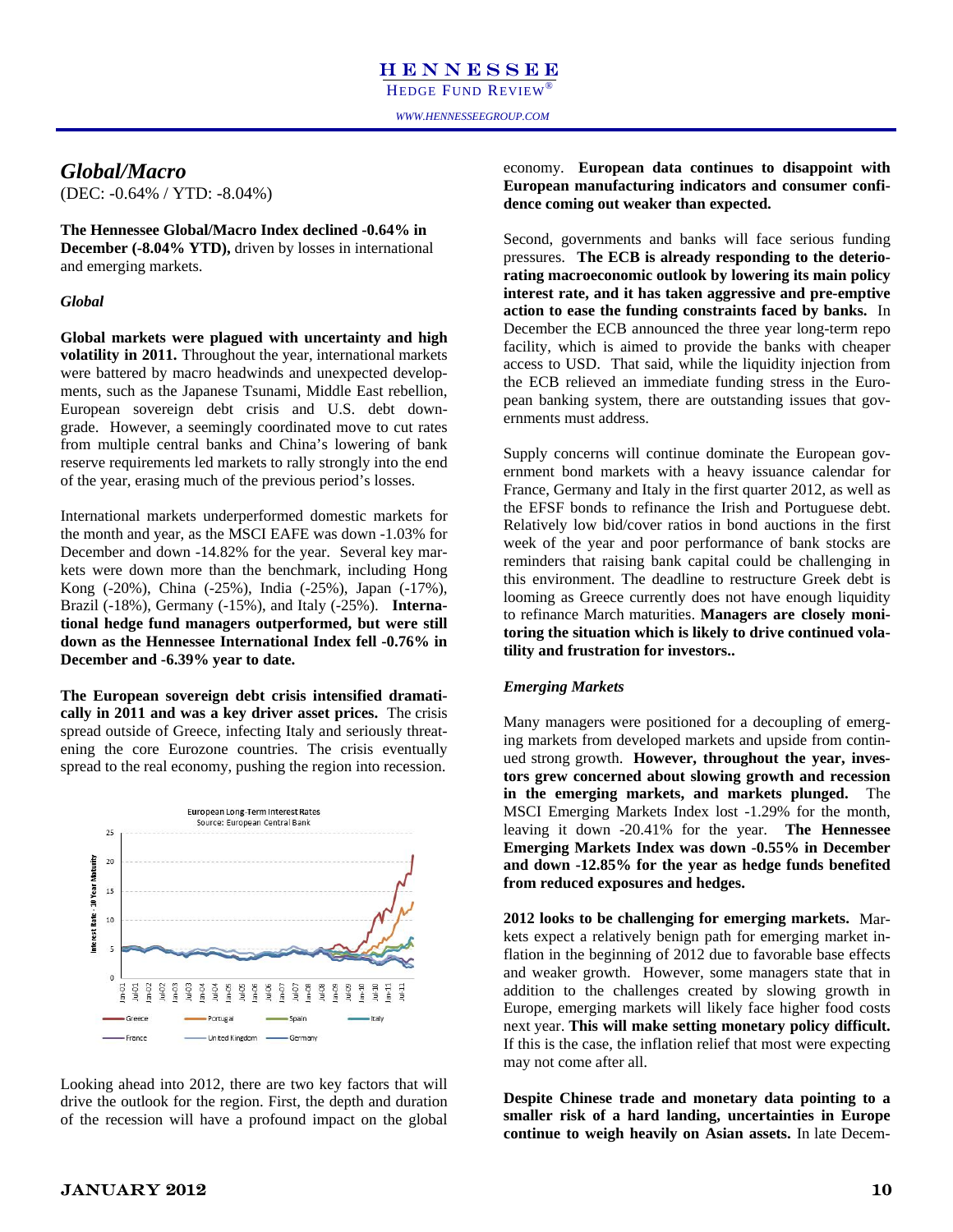HEDGE FUND REVIEW

*WWW.HENNESSEEGROUP.COM* 

ber, data on Asia showed continued evidence of decelerating growth. China's upcoming fourth quarter 2011 GDP should show a steadying in domestic activity but with weak external performance. Managers are forecasting 8.5% year over year growth, with early 2012 downside risk expected due to the continued slowing of Europe. **Despite recent weakness, managers believe that waning inflation should create scope for greater monetary policy easing in Asia. Overall, many believe that Asian economies are more domestically oriented and may help drive outperformance in 2012.** 

### *Macro*

**The Hennessee Macro Index was down -0.48% in December (-2.14% YTD).** Performance of macro funds was disperse. The best performing funds were positioned conservatively, long Treasuries, TIPS, and Bunds, as well as gold.

**U.S. Treasury bonds and the German bunds were top performers in 2011, posting double digit gains.** Interest rates continued to decrease in December, as debt and policy issues in the U.S. and Europe played the central role. The 10-year Treasury dropped 21 basis points during the month to close at 1.88%. The 30-year Treasury decreased to 2.90%, down from 4.34% at the end of 2010. **Managers long the "safe havens" posted strong gains, while other European sovereign debt was a disaster.** 

The commodities run ended abruptly in 2011**. The S&P GSCI declined -2.11% in December and was down - 1.18% for the year.** One of the most significant commodity themes was the dichotomy between strength in energy prices and weakness in most other commodities, with the notable exception of gold. **Gold ended the year at \$1,568 down from \$1,751 in November due to profit taking, but still up +10% for the year.** 



**Led by petroleum, as measured by the 7.55% YTD increase in the S&P GSCI Petroleum index, the S&P GSCI Energy index increased 4.86% in 2011.** By comparison, the S&P GSCI Non-Energy index ended the year with a decline of 13.27%. The industrial metals sector was the leading sector loser in 2011, as measured by the 22.33% decline in the S&P GSCI Industrial Metals index.

Growth prospects for the US and Europe have darkened heading into 2012. Managers are cautious on the near-term outlook for commodities, especially ones which are not as supply constrained. Some are positioned for sudden swoon in spot prices should the Eurozone fracture and disrupt global trade flows. While bearish in the short term, most are longer term bulls. **On the 12 month horizon, the outlook is more favorable, as near-term economic damage will likely force a significant policy reaction that establishes the necessary floor for the next commodity advance.** 

On the back of better-than-expected economic data and the continued compression of market interest rate differentials, the US Dollar continued to rally in December**. The U.S. Dollar Index advanced +2.31% during the month, pushing it in to positive territory for the year, up +1.46%.**  Managers generated gains were short Euro and long Chinese Renminbi positions versus the US Dollar.



**Despite the fact that the challenges of 2011 have not dissipated, managers are optimistic on 2012.** Macro managers expect volatility to remain elevated and many have attractive option structures to benefit from volatility. **In addition, correctly predicting policy changes will be critical in 2012.**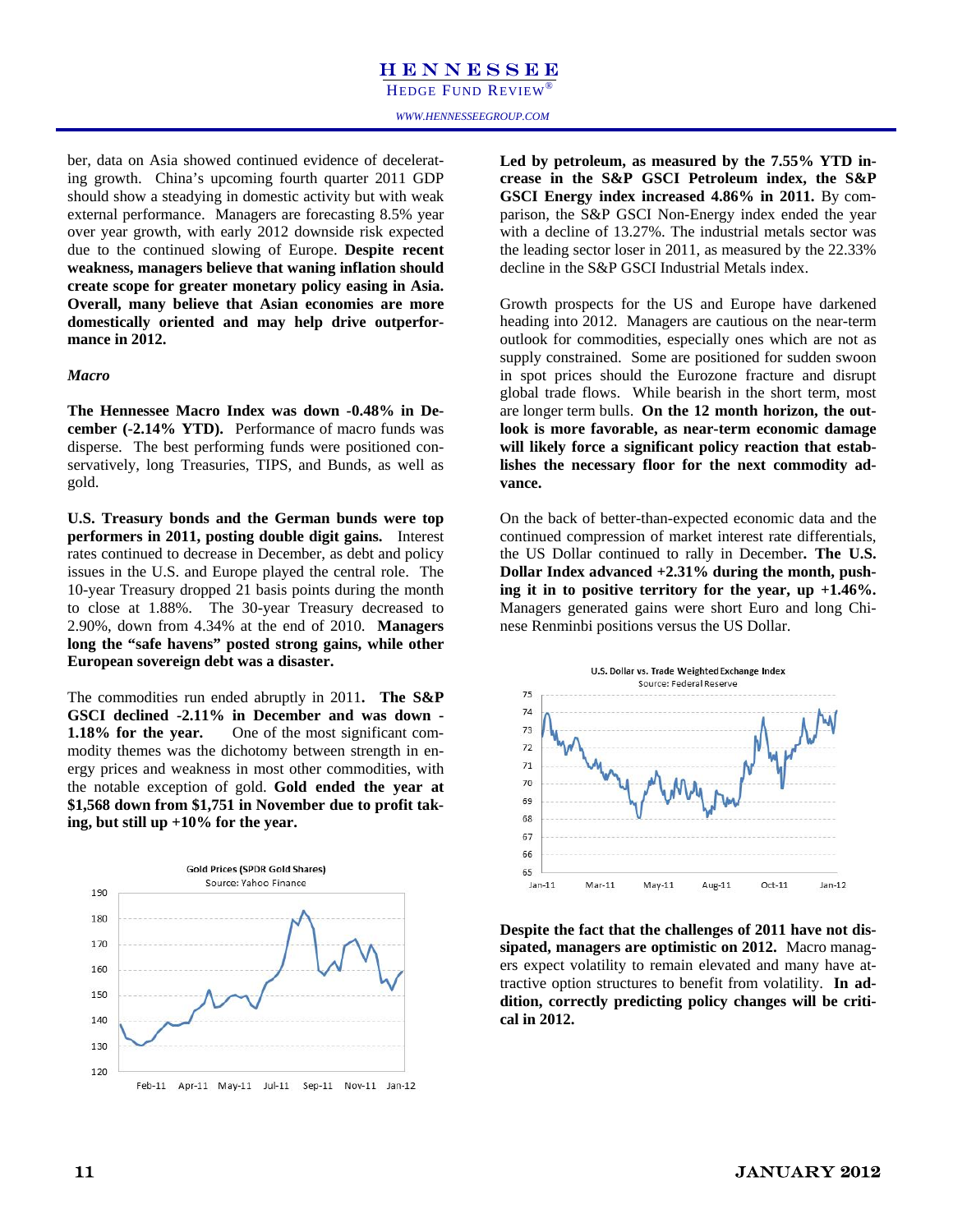### **HENNESSEE** HEDGE HOG CORNER

**The following are extracts from research related to hedge fund managers we monitor and do not necessarily represent the views of the Hennessee Group LLC:** 

Since the October lows, the high cross correlations of components within the S&P 500 have declined sharply and are approaching levels which **favor active fundamental stock selection.** 

We feel that **retail banks are massively mispriced**. Investor sentiment towards banks continues to be extremely negative, but we feel they are significantly undervalued. **We like J.P. Morgan and Wells Fargo.** 

**Apple trades at less than 11x our fiscal 2012 EPS estimate, and an 11% free cash flow yield.** We believe that consensus expectations for 25% earnings growth in fiscal 2012 will prove too low.

As business cycles remain compressed and developed economies wrestle with debt deleveraging, the investment environment will continue to be volatile. **We are using a lot of options to express our positioning.**

The continuing impact of the Volker Rule, together with increasing bank regulation (Dodd-Frank, Basel III) will result in less competition for trades, with bigger dislocations and **potentially higher volatility than in the past**, as banks have a diminished capacity to warehouse risk.

We continue to feel that **megacap growth equities are likely to see material asset-allocation flows** over the next decade compared to all other assets, including cash.

In the next few months developments in Europe and China look likely to dominate market sentiment. The main risk factor is a slowdown in China.

In historical terms, share **prices are not expensive.** For example, the spread between the S&P earnings yield, currently at 8.6%, and the 1.9% yield on 10-year U.S. treasury notes is at a historical high. This spread has only been wider twice in the recent history: in 1975 and in the spring of 2009.

**The Australian, Canadian and New Zealand dollars are currently attractive**, combining high exchange rates with low risk.

**Investors continue to look seriously at gold** because of fears about the consequences of looser monetary policy at the ECB and other central banks. Developing nations' central banks are interested to increase the share of gold in their reserves.

**Commodities like steel, coal, industrial metals and agricultural products will show growth potential** as soon as investors spy the light at the end of the dark economic tunnel that was the second half of 2011.

We have begun **buying non-property consumption plays in China and India,** and will increase exposure there when we get more signs of expansive fiscal and monetary policy.

We **added to health care, including biotech,** where we are earning good returns from industry consolidation.

Most of Europe is already in recession, and funding needs for this year are enormous. **The tail risk from Europe has been reduced but not removed.** 

We are holding a decent cash balance in anticipation of future opportunities, **specifically in European distressed debt.**

We are **bullish on U.S. high yield,** which probably trades 200 basis points wider than it should. We are finding current yields in the 9% to 13% range.

**Short the euro** is one of our biggest themes at the moment. We don't think the Euro zone can hold itself together.

We took pain on our **bet that the Yen would appreciate**. However, we still have the position. Under several global scenarios, the Yen is significantly undervalued.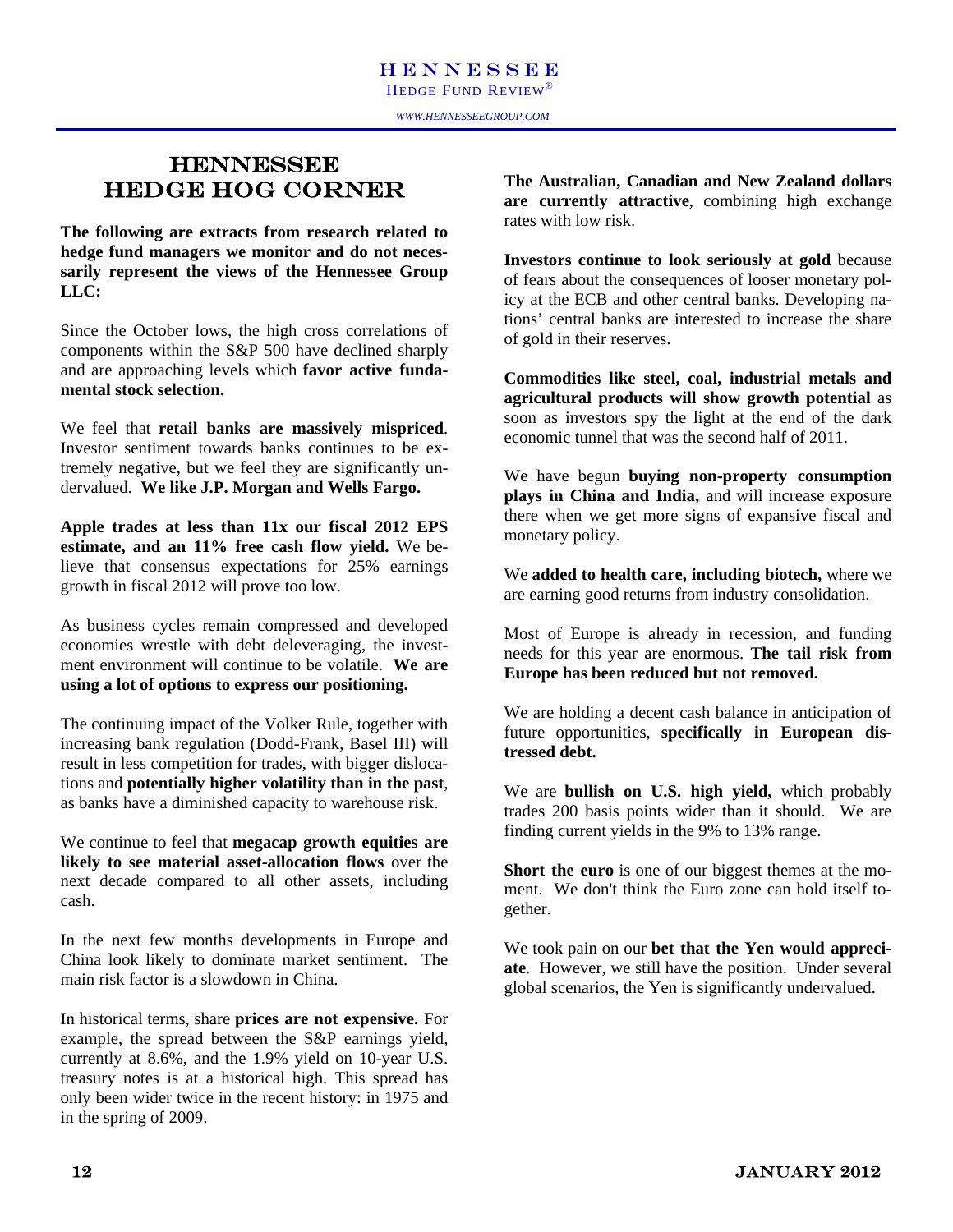| تم<br>HT<br>H |   |
|---------------|---|
|               | ۸ |

HEDGE FUND ADVISORY

HEDGE FUND ADVISORY

# HENNESSEE HEDGE FUND RANKINGS HENNESSEE HEDGE FUND RANKINGS

HENNESSEE HENNESSEE HEDGE FUND REVIEW® HEDGE FUND REVIEW®

WWW.HENNESSEEGROUP.COM *WWW.HENNESSEEGROUP.COM* 

| MONTHLY RANK<br>2010 (Net)                                                                                                                                                                                                     | <b>TTD</b>      | <b>JAN</b>      | <b>FEB</b>               | <b>IAR</b><br>⋍          | <b>APRIL</b>      | <b>MAY</b>        | <b>JUNE</b>               | <b>JULY</b>             | <b>AUG</b>               | <b>SEPT</b>     | OCT             | NOV               | DEC             |
|--------------------------------------------------------------------------------------------------------------------------------------------------------------------------------------------------------------------------------|-----------------|-----------------|--------------------------|--------------------------|-------------------|-------------------|---------------------------|-------------------------|--------------------------|-----------------|-----------------|-------------------|-----------------|
| - PACIFIC INDEX<br>ASIA                                                                                                                                                                                                        | $\mathbf{a}$    | $\Box$          | $\overline{21}$          | 4                        | 13                | 18                | $\equiv$                  | 4                       | $\Xi$                    | $\mathbf{r}$    | $\Xi$           | 22                | $\overline{17}$ |
| CONVERTIBLE ARBITRAGE INDEX                                                                                                                                                                                                    | œ               | 4               | $\sigma$                 | ↽                        | $\overline{c}$    | $\approx$         | ٥                         | $\overline{\mathbf{c}}$ | $\circ$                  | ٥               | $\overline{17}$ | ${}^{\circ}$      | 4               |
| DISTRESSED INDEX                                                                                                                                                                                                               | $\mathbf{1}$    | $\mathcal{L}$   | $\overline{10}$          | ७                        | $\Xi$             | ${}^{\circ}$      | $\Xi$                     | $\mathbf{r}$            | $\overline{\mathcal{E}}$ | ಸ               | ${}^{\circ}$    | $\frac{6}{1}$     | 3               |
| EMERGING MARKETS INDEX                                                                                                                                                                                                         | 23              | $\overline{17}$ | $20\,$                   | $\omega$                 | 12                | $\overline{c}$    | $\overline{c}$            | 5                       | $\vec{a}$                | 23              | $\overline{ }$  | 23                | $\tilde{=}$     |
| EUROPE INDEX                                                                                                                                                                                                                   | $\overline{c}$  | 18              | $\overline{1}$           | $\Xi$                    | $\Xi$             | $\overline{c}$    | $\mathfrak{L}$            | 23                      | 22                       | $\mathfrak{a}$  | ⊵               | $\overline{c}$    | $\Xi$           |
| EVENT DRIVEN INDEX                                                                                                                                                                                                             | $\overline{12}$ | 5               | $\epsilon$               | 4                        | 5                 | 15                | $\overline{19}$           | 15                      | 23                       | $\overline{15}$ | $\circ$         | 12                | $\Xi$           |
| FINANCIAL EQUITIES INDEX                                                                                                                                                                                                       | $\mathbf{z}$    | 12              | $\circ$                  | E                        | $\frac{8}{18}$    | $\overline{16}$   | $\Omega$                  | $\vec{4}$               | $\overline{16}$          | 22              | $\epsilon$      | $\frac{8}{18}$    | $\overline{z}$  |
| FIXED INCOME INDEX                                                                                                                                                                                                             | ω               | $\epsilon$      | 15                       | $\overline{15}$          | $\vec{a}$         | $\mathfrak{c}$    | 4                         | ${}^{\circ}$            | $\overline{ }$           | $\mathcal{L}$   | $\frac{8}{18}$  | $\overline{ }$    | $\circ$         |
| <b>GROWTH INDEX</b>                                                                                                                                                                                                            | H               | $\circ$         | $\mathcal{L}$            | $\overline{0}$           | ٥                 | $\overline{c}$    | 22                        | $\mathbf{r}$            | 17                       | $\vec{a}$       | 4               | 15                | S               |
| HEALTHCARE AND BIOTECH INDEX                                                                                                                                                                                                   | 4               | $20\,$          | $\mathbf{\hat{S}}$       | 5                        |                   |                   | $\vec{a}$                 | 22                      | $\frac{3}{2}$            | $\exists$       | 5               | $\epsilon$        | $\mathbf{c}$    |
| HIGH YIELD INDEX                                                                                                                                                                                                               | 5               | $\overline{ }$  | 13                       | $\Xi$                    | ₫                 | $\overline{ }$    | $^{\circ}$                | $\overline{ }$          | 3                        | 4               | $\Omega$        | 4                 | $\vec{a}$       |
| INTERNATIONAL INDEX                                                                                                                                                                                                            | $\tilde{16}$    | $\overline{16}$ | 12                       | $\overline{18}$          | O                 | $\overline{19}$   | $\overline{18}$           | $\circ$                 | $\alpha$                 | $\approx$       | $\vec{a}$       | $\Xi$             | 15              |
| LATIN AMERICA INDEX                                                                                                                                                                                                            | $\overline{z}$  | $\overline{c}$  | 22                       | ${}^{\circ}$             | $\infty$          | 4                 | $\overline{1}$            | $\circ$                 | 4                        | $\frac{8}{2}$   | 12              | $\overline{c}$    | $\Omega$        |
| MACRO INDEX                                                                                                                                                                                                                    | ۰               | 22              | $\overline{1}$           | ಸ                        | 4                 | 22                | $\widetilde{\phantom{a}}$ | $\epsilon$              | $\mathbf 2$              | 5               | 22              | $\circ$           | $\mathbf{r}$    |
| MARKET NEUTRAL INDEX                                                                                                                                                                                                           | $\mathbf{a}$    | $\infty$        | $16$                     | $\mathcal{L}$            | ∼                 | $\Box$            | $\epsilon$                | $\Box$                  | ${}^{\circ}$             | $\circ$         | 13              | n                 | Γ               |
| MERGER ARBITRAGE INDEX                                                                                                                                                                                                         | Ļ               | 13              | $18\,$                   | $\circ$                  | $\overline{16}$   | 6                 | O                         | $\overline{16}$         | 5                        | $\overline{ }$  | 15              | 4                 | $^{\circ}$      |
| MULTIPLE ARBITRAGE INDEX                                                                                                                                                                                                       | $\mathbf{a}$    | $\overline{ }$  | $\overline{17}$          | $\equiv$                 | $\overline{c}$    | $\sigma$          | $\overline{ }$            | $\overline{10}$         | $\circ$                  | ${}^{\circ}$    | $\overline{19}$ |                   | $\Xi$           |
| OPPORTUNISTIC INDEX                                                                                                                                                                                                            | $\overline{15}$ | $\overline{10}$ | $\Box$                   | $\Omega$                 | 15                | 13                | $\overline{c}$            | $\overline{18}$         | $\overline{c}$           | $\mathbf{D}$    |                 | 17                | $\frac{8}{18}$  |
| PIPES/PRIVATE FINANCING INDEX                                                                                                                                                                                                  | $\mathbf{I}$    | $\overline{19}$ | $\overline{\phantom{0}}$ | 23                       | 22                | 23                |                           |                         |                          | $\overline{16}$ |                 | $\mathbf{\Omega}$ |                 |
| SHORT BIASED INDEX                                                                                                                                                                                                             |                 | 23              | 23                       | 22                       | 23                | $\mathbf{\Omega}$ |                           | $\mathbf{\Omega}$       |                          |                 | 23              |                   | $\overline{9}$  |
| TECHNOLOGY INDEX                                                                                                                                                                                                               | ی               | $\circ$         | $\infty$                 | $\approx$                | $\epsilon$        | 5                 | $\mathbf{c}$              | $\Omega$                | $\overline{0}$           | 3               | ٥               | 13                | 5               |
| TELECOM AND MEDIA INDEX                                                                                                                                                                                                        | $\overline{18}$ | $\overline{1}$  | 4                        | $\overline{\phantom{0}}$ | $\mathbf{\Omega}$ | 17                | 5                         | $\overline{21}$         | 18                       | $\overline{17}$ | $\overline{a}$  | $\overline{19}$   | 23              |
| VALUE INDEX                                                                                                                                                                                                                    | 13              | 15              | $\overline{ }$           | $\overline{13}$          | $\overline{17}$   | $\vec{a}$         | $\overline{15}$           | $\overline{17}$         | 5                        | $\Omega$        | $\mathcal{L}$   | $\sigma$          | $\circ$         |
| The Hennessee Hedge Fund Indices® are calculated from performance data reported to the Hennessee Hedge funds. The Hennessee Hedge Fund Index is an equally-weighted average of the funds in the Hennessee Hedge Fund Indices®. |                 |                 |                          |                          |                   |                   |                           |                         |                          |                 |                 |                   |                 |

made with respect to accuracy. Past performance is no guarantee of future returns. This material is for general information only and is not an offer or solicitation to buy or sell any security including any interest in a h

13